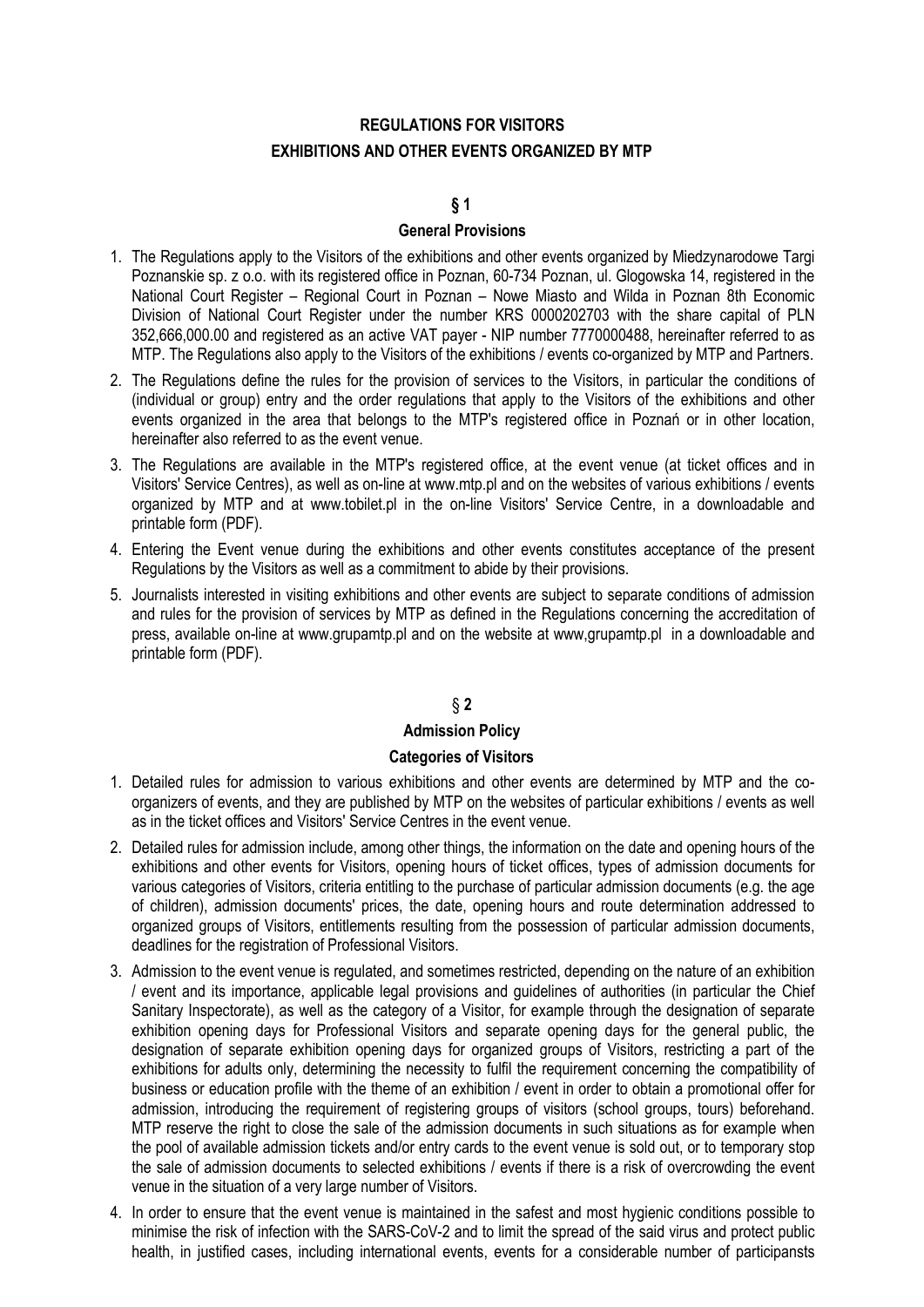(visitors as well as exhibitors), admission to the event venue (regardless of the category of Visitors) may be granted only to:

- a) **persons vaccinated against COVID-19**, i.e. persons who have been issued a certificate of protective vaccination against COVID-19 with a vaccine authorised for marketing in the European Union or included in the list of vaccine equivalents authorised for marketing in the territory of the Republic of Poland kept by the National Institute of Public Health – National Institute of Hygiene - National Research Institute, provided that at least 14 days have elapsed from the date of vaccination (hereinafter referred to as: Vaccinated persons),
- b) **persons holding the EU COVID Certificate** within the meaning of Regulation (EU) 2021/953 of the European Parliament and of the Council of 14 June 2021 on a framework for the issuance, verification and acceptance of interoperable COVID-19 vaccination, test and recovery certificates (EU Digital COVID Certificate) to facilitate free movement during the COVID-19 pandemic (hereinafter referred to as: EU COVID Certificate),
- c) **convalescents,** i.e. persons who have survived COVID-19, for a period between 11 and 180 days following a positive PCR test, who hold an appropriate medical certificate, or a EU COVID Certificate (hereinafter referred to as: Convalescents),
- d) **persons with a negative rapid antigen test or PCR test result** not older than 48 hours.The tests are performed for a fee - at the Visitor's expense,
- e) **persons under 5 years of age** who have an identity card, passport, school ID or bicycle card.

Limiting access to the Event Venue for the abovementioned persons, specifided a-e, will be announced by MTP on the website of the event, on the platform tobilet.pl – the official ticket supplier, in the Event Venue, on the websist[e www.mtp.pl](http://www.mtp.pl/) and the social medias dedicated to the event.

- 5. In case of limiting access for the persons referred to in Item 4 above, before entering the Event Venue, the persons should present to a person authorised by MTP an appropriate document confirming their vaccination, the fact of having undergone a disease, a negative test result or indicating their age - for persons under 5 years of age. Data from the documents presented shall not be recorded, archived, copied, scanned or otherwise collected or stored by MTP. Detailed information on the processing of Visitors' personal data by MTP is provided in § 6 of the Regulations.
- 6. Admission to the mass event venue is subject to special regulations and restrictions due to the necessity to ensure the safety of the event participants (including Visitors), and the Visitors need to follow, in addition to these Regulations, the provisions of the mass event regulations. The Regulations of particular mass events organized or co-organized by MTP are available in the MTP's registered office, in the event venue (at ticket offices and in Visitors' Service Centres), as well as on-line at www.grupamtp.pl and on the websites of particular exhibitions / events, in the on-line Visitors' Service Centre, in a downloadable and printable form (PDF).
- 7. Admission to the Event venue is only possible on the basis of an admission document and a document confirming vaccination, the fact of having undergone a disease, negative test result or indicating age (for persons under 5 years of age). Admission document is subject to inspection (readers of barcodes on admission documents, entrance gates, turnstiles, monitoring), with the exception of free admission cases (no admission document required) stipulated below.
- 8. If, in connection with the organization of exhibitions / events aimed at the general public, educational, cultural, sports and leisure, etc. objectives are to be accomplished, the admission to some of these events may be free (no admission documents required) for all Visitors, or it may be subject to specific conditions (ticket price lower than usual) for specific groups of Visitors, for example:
	- a) families with children on condition that at the MTP ticket office the presence of at least 3 persons related to each other, i.e. one child with their parents or guardians, two children with their parents or guardians is reported,
	- b) students of specific faculties and universities, the profile of which is associated with the theme of the exhibitions or other events - on presentation of a valid student card at MTP ticket office.

The above does not exclude obligations arising from applicable laws, guidelines of the Chief Sanitary Inspector, Epidemic Safety Instructions (e.g. registration obligation) and the obligation to produce the documents referred to in Item 5 above.

9. The promotional offer for admission documents to exhibitions and other industry events is addressed to Professional Visitors, and it can be used after registration as stipulated in § 3 of the Regulations.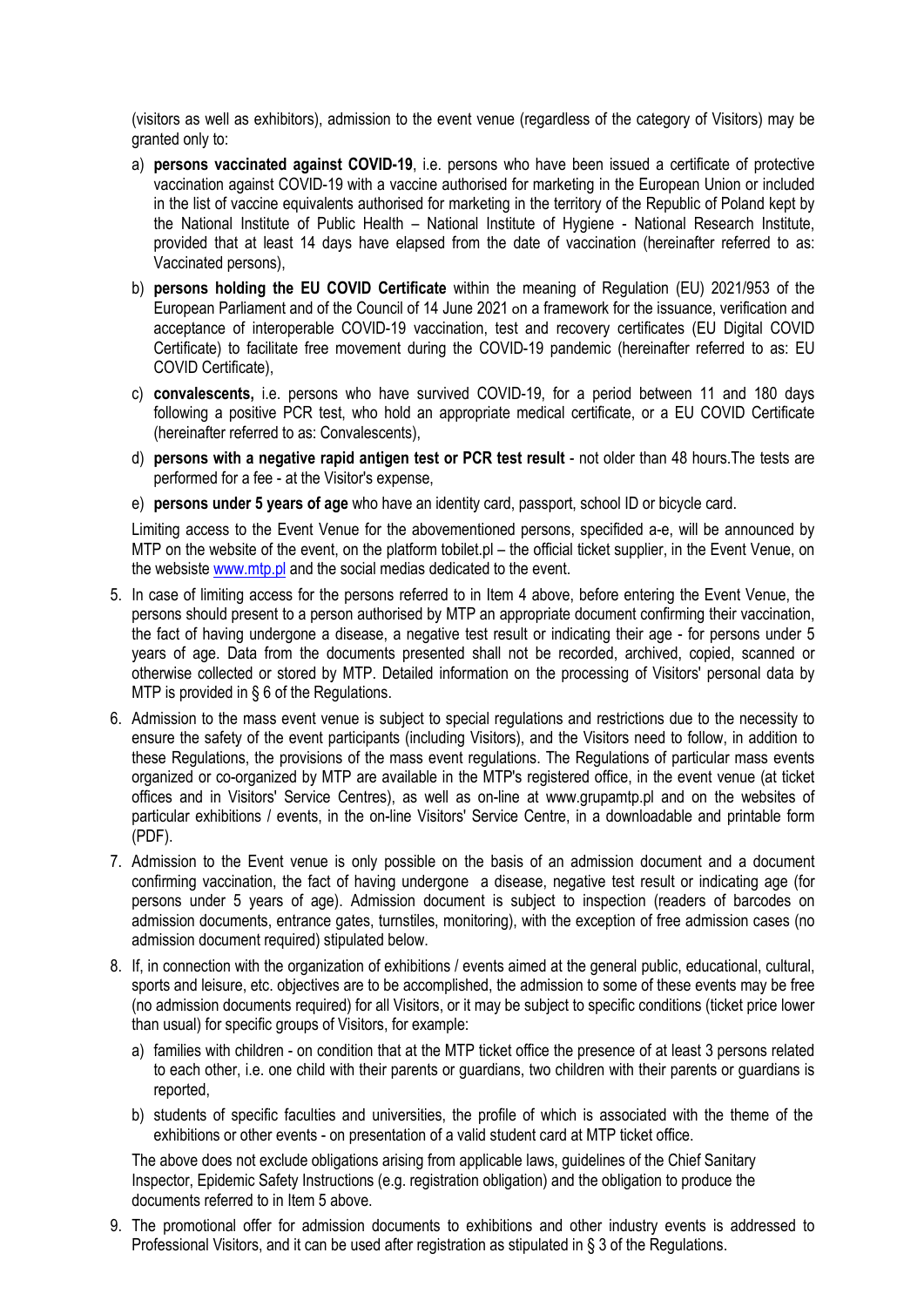- 10.Discount tickets offer for some exhibitions / events is addressed to organized groups of Visitors, and they can be used after the MTP's acceptance of the group registration as stipulated in § 4 of the Regulations.
- 11.Admission to exhibitions and other events of guests, i.e. the invited persons, is granted on presenting the invitations obtained by such persons and presented documents confirming vaccination, the fact of having undergone a disease, negative test result or indicating age (for persons under 5 years of age), in accordance with Item 5 above. MTP accept the invitations issued (printed) by MTP and the invitations issued (printed) by MTP's partners (co-organizers of exhibitions / events, media, fair participants - exhibitors), but such invitations are subject to prior approval by MTP.
- 12.The Visitors who purchased the admission documents at the points of sale (ticket offices) at the Event venue may receive the invoice during the exhibition or event at the invoicing points or after the exhibition or event by completing the form and leaving it at the invoicing point, information desk, customer service point during the exhibition or event. The form must be accompanied by the original receipt for the purchase of the documents.

The Visitors who purchased the admission documents on-line at www.tobilet.pl may receive an invoice via the service, using the "invoices" tab.

The Visitors who purchased the admission documents at points of direct sale or on-line through the agency of entities which were commissioned by MTP to sell the admission documents to the event, may receive an invoice directly from such an entity (MTP's partner) from which they purchased the documents on conditions stipulated by that entity (at an invoicing point or on-line).

- 13.MTP shall accept only the tickets sold by authorized partners which were commissioned by MTP to sell the admission documents (the details on the list of recommended partners can be found on the websites of individual exhibitions or events). MTP shall not be liable for the errors of the documents purchased outside the authorized points of sale. Only the purchase of the tickets from authorized distributors shall guarantee the purchase price offered by MTP. The purchase of tickets from other sources poses a risk of buying a fake, inactive, counterfeit, or reworked ticket, making it impossible for the Visitor to participate in the event without the possibility to claim reimbursement of the ticket from MTP.
- 14.Authorized partners commissioned by MTP to sell admission documents may add operational costs to the admission documents prices specified on the websites by MTP; MTP has no influence on the fact of adding the costs or their amount, as it is an independent activity of MTP partners.
- 15.For visitors, MTP also offers admission documents with the possibility of car entry (ticket or invitation). The document entitles its holder to enter the fairgrounds located directly next to the exhibition by car subject to the availability of free parking spaces, and in the absence of free parking spaces MTP shall provide a parking space in the car parks in a different location, e.g. in the MTP car park located in the surrounding area of MTPat the Matejko Street (detailed information on alternative car parks is available on the websites of individual exhibitions or events). Due to technical limitations, MTP is not always able to guarantee to each holder of the document allowing car entry to the fairgrounds that it will be possible to enter the area located directly next to the exhibition.
- 16. MTP may decide to sell admission documents only online.

# **§ 3**

## **Registration of Professional Visitors**

- 1. Registration of Professional Visitors is a prerequisite for the use of a promotional offer of admission documents referred to in § 2 Item 7 and defined in the detailed rules of admission stipulated in § 2 Items 1 - 3.
- 2. Persons representing or appearing in any other way on behalf of legal persons or organizational units and natural persons conducting business activity, whether it is gainful employment or professional career, are authorized to register as Professional Visitors. Persons acting privately, without the relation to business activity, whether it is gainful employment or professional career, are not entitled to register.
- 3. Professional Visitors representing the industries associated with the theme of the exhibition / event are the only Visitors allowed to register for a particular exhibition or other event.
- 4. Registration can be done on-line at www.tobilet.pl or on other websites specified by MTP on the sites of specific exhibitions or events (24 hours a day, in the period of approx. 3 months prior to the beginning of an exhibition/event until the last day of an exhibition/event), or at the Visitors' Service Centre in the place of the event (during an exhibition or event).
- 5. Users of the Visitors' Service Centre at www.tobilet.pl are required, prior to the registration on-line, to accept the Regulations of the service.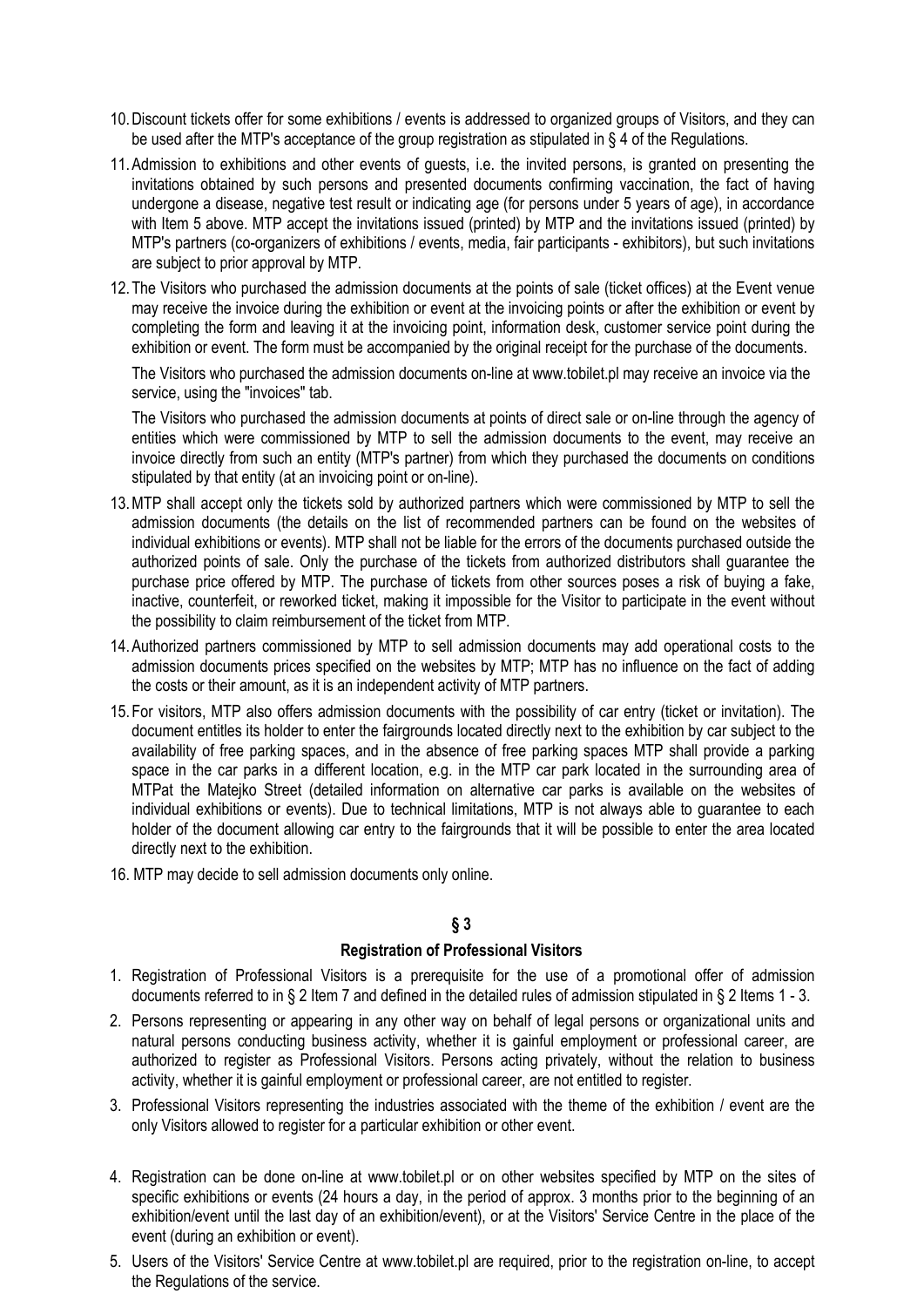- 6. Registration in the Visitors' Service Centre in the Event venue is made by submitting a company's businesscard or stamp and completing a registration form, in which the data identifying the person registering as a Professional Visitor need to be provided (i.e., in accordance with Item 2, the so-called professional, and not the private data).
- 7. In order to use the promotional offer addressed to Professional Visitors, Professional Visitors should consent to the processing of their personal data by MTP for marketing and statistical purposes, to the provision of commercial information by e-mail and direct telemarketing activities.
- 8. The consent referred to in Item 7 is voluntary; however, in the absence of such a consent, MTP shall have the right to refuse the sale of admission documents according to the promotional offer referred to in Paragraph 1. In such a case, Professional Visitors may purchase the admission document at a standard price, according to the rules specified on the websites of specific exhibitions or events.
- 9. The registration form includes the following elements:
	- a) name and surname,
	- b) position, function, occupation,
	- c) name (company) of the entity / employer / business,
	- d) address of the registered office or place of conducting business activity (country, code and town/city, street),
	- e) contact data: fixed or mobile telephone number, email address, website address (if available),
	- f) tax identification number (NIP) or registration number in the proper register of business activity in order to confirm the identification,
	- g) type of business (manufacturing, trade, services, etc.),
	- h) sectors of activity,
	- i) size of the entity / business (number of employees, size of the farm, etc.).

The registration form of a Professional Visitor requires the legible signature of the person filling in the form.

The data to be provided in the registration form should be truthful and consistent with the current state of facts, since only such data guarantee the due performance of the service provider's obligations by MTP. Professional Visitors may apply to MTP to amend or supplement the previously provided data. The request to remove the data reported to MTP in the Visitors' Service Centre before the provision of the service (the sales of admission documents) by MTP is understood as a withdrawal from the agreement by a Professional Visitor and it shall result in the termination of the service by MTP.

- 10. If MTP find out that the data provided in the registration form is inaccurate or inconsistent with the facts, MTP have the right to refuse to sell admission documents according to the promotional offer referred to in Item 1.
- 11. The provisions of § 2 Items 4-5 of the Regulations shall apply For Professional Visitors.

# **§ 4**

# **Registration of Organized Groups of Visitors**

- 1. The registration of organized groups of Visitors (employees' tours, school groups) is a condition of using the offer for the purchase of an exhibition / event admission documents prepared for such groups as defined in § 2 Item 8 and stipulated in the detailed admission rules referred to in § 2 Items 1 - 4.
- 2. The group registration form is available on the websites of particular exhibitions / events. Registration of a group tour includes the application of a person representing the tour organizer (e.g. industry chamber) and a list of tour participants including the name and contact details (e.g. e-mail address, phone of an entity and/or a person reperesenting such an entity who registers a group of employees). The minimum number of group members is 10 persons, including the person who is the representative of the group, unless the detailed admission rules stipulated in Section 2 Items 1-4 state otherwise.
- 3. The school group registration form is available on the websites of a particular exhibition or event. Registration of a school group comprises an application of the school's headmaster or university dean, number of pupils or students, and contact details of the person registering a school group. The minimum number of a school group members is 10 persons, including the group's Guardian, unless the detailed admission rules stipulated in Article 2 Paragraphs 1-4 state otherwise. In the case of a large school group, for every 20 pupils or students there should be one Guardian of age.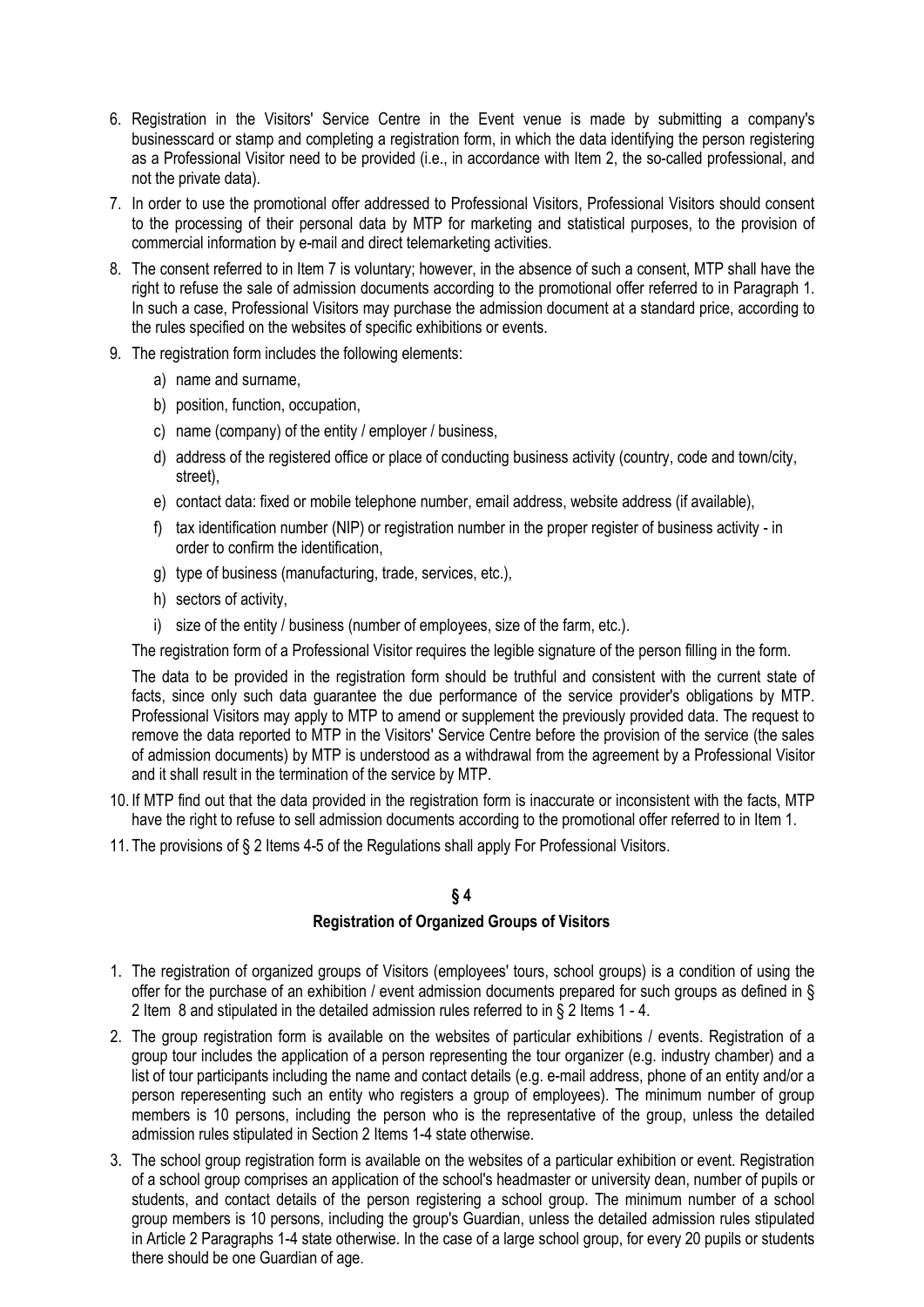- 4. MTP accepts registration forms from schools / colleges / other organizers whose educational / scientific / professional activity / business activity profile is associated with the industries which fall within the theme of a particular exhibition / event. The applications, regardless of the profile of the school / college, may be accepted by MTP only with relation to some events aimed at the general public if the detailed admission rules provide for such a possibility due to the educational, cultural, recreational and sports, etc. objectives to be accomplished during such events.
- 5. Organized groups should be first registered using the registration form available on the website of a specific exhibition or event in order to obtain MTP's approval. Having obtained the approval, the original registration form needs to be provided to MTP no later than on the day of visiting the exhibition or event, directly at the entrance to the event venue. The original application form is the basis for the application of the offer for admission documents to an exhibition or event referred to in Article 2 Paragraph 8 (discount tickets). The detailed method and date of delivery of the registration forms is determined by the detailed admission rules published on the Internet and agreed for particular exhibitions or events, and by the arrangements made with MTP.
- 6. MTP reserve the right to refuse the approval of a school group application due to: the failure to state reasons for the necessity of visiting the exhibitions / events in the case of non-compliance of the profile of a school / college to the theme of the exhibition / event, failure to respect the date of submitting the applications determined by MTP, organizational possibilities (e.g. the lack of discount entrance tickets, limited access for school groups on the exhibitors' request). For similar reasons MTP may not accept the application of a group tour.
- 7. MTP shall confirm the receipt of the application in a manner specified on the website of a specific exhibition or event, in which they shall accept the date and time of entering the exhibition or event suggested by a school, university or group organizer, or they may suggest another date or time of entering the exhibition or event.
- 8. The application of an organized group of Visitors accepted by MTP entitles the group members to purchase discount tickets in the number corresponding to the number of the group members. In the case of a school group, the fee for the ticket for the Guardian is the same as for the pupil / student.
- 9. For the time of visiting certain exhibitions / events, an organized group, for every 20 persons, may be assigned a Guide by MTP, as well as have a visiting route determined. If groups of fewer than 20 participants are registered, MTP reserve the right to combine various groups, and in the case of a group with more than 20 participants - to divide groups and to combine them with other groups. In the case of assigning a Guide to a group by MTP and determining a visiting route for them, the group is required to visit the exhibition following the designated route with the Guide. Assigning a Guide by MTP does not exempt the group Guardians from their obligations concerning care and taking educative measures etc. in respect of the group members.
- 10. School's headmaster / faculty dean / respresentative of an organizer registering a group is required to make the pupils / students or others participants and their Guardians acquainted with the present Regulations, detailed rules for admission to various exhibitions and other events and especially order regulations. Guardian is responsible for ensuring that the group members follow the regulations stipulated in the further part of the Regulations, and to follow the instructions of the Guide assigned by MTP.
- 11. In the case of non-compliance with these Regulations by the Guardian and members of the group, including the failure to respect the detailed admission rules referred to above in § 2 Item 1-4, failure to comply with order regulations, non-compliance with the instructions of the group Guide, MTP may stop the exhibition / other event visiting tour of all members of the group, without the possibility of its continuation. In such case, the cost of the tickets is non-refundable.
- 12. The provisions of § 2 Items 4-5 of the Regulations shall apply to organized groups of Visitors.

## **Invitations**

- 1. The admission to the exhibitions / events may take place on the basis of invitations registered on the website at www.tobilet.pl, issued (printed or sent by electronic means) by MTP or the invitations issued (printed or sent by electronic means) by MTP's partners (co-organizers of exhibitions / events, media, fair participants exhibitors), but such invitations are subject to prior approval by MTP.
- 2. The invitation entitles its holder or a person invited by name to enter the event venue, as indicated in the invitation
- 3. Activation of invitations may be done online on the website at www.tobilet.pl. Activation online is free of charge.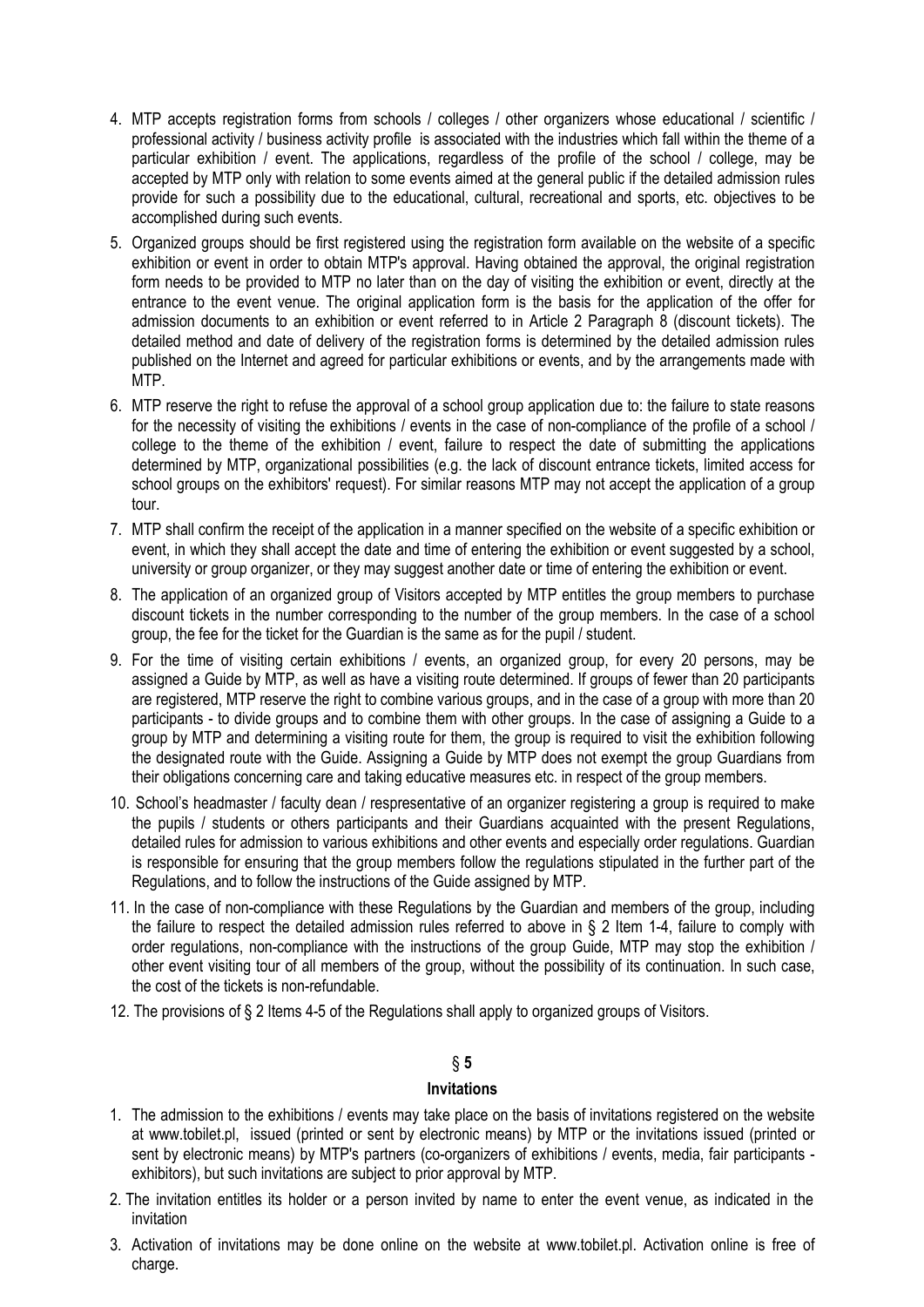4. Users of the Visitors' Service Centre at www.tobilet.pl are required, prior to the registration on-line, to accept the Regulations of the service.5. The provisions of § 2 Items 4-5 of the Regulations shall apply to the Visitors referred to in this paragraph.

# § **6 Processing of Visitors' Personal Data**

- 1. The Visitors' personal data collector is Międzynarodowe Targi Poznańskie sp. z o.o., Kancelaria, ul. Głogowska 10, 60-734 Poznań. MTP obtains Visitors' personal data directly from them, from persons registering groups of Visitors in accordance with the Regulations, from exhibitors or from MTP's Partners. When obtaining personal data indirectly from the Visitors, MTP may only process a Visitor's name, position, function or profession, name (company) of the represented entity or employer, type of business activity, address of registered office or place of business (country, postal code and city, street), contact details: fixed line number or mobile phone number, email address, website address (if any), Tax Identification Number (NIP), type of activity (e.g. production, trade, services, etc.), sectors of activity, size of the entity/activity (number of employees, size of the farm, etc.).
- 2. The Data Protection Supervisor appointed at MTP can be contacted by e-mail at: [iod@grupamtp.pl.](mailto:iod@grupamtp.pl)
- 3. Visitors' personal data will be processed in accordance with the conditions set out in Regulation (EU) 2016/679 of the European Parliament and of the Council of 27 April 2016 on the protection of individuals with regard to the processing of personal data and on the free movement of such data and repealing the Directive. 95/46 / EC (OJ L 119, 4.5.2016, pp. 1-88, GDPR), Polish provisions adopted to enable the application of the GDPR, other applicable laws, these Regulations.
- 4. Visitors' personal data shall be processed by MTP:
	- a) for the purpose and to the extent related to the organization, conduct and settlement of the exhibitions or events in accordance with the Regulations, agreement concluded with Visitors or general legal provisions. Providing personal data is voluntary, but the failure to provide the data shall make it impossible for the Visitors to participate in an exhibition or event organized by MTP. The basis for the processing of the Visitors' personal data is Article 6 Item 1 b) GDPR – performance of contract concluded with a Visitor (Regulations), and Article 6 Item 1 c) GDPR – compliance with a legal obligation of MTP e.g. resulting from the tax or accounting regulations regulations on guarantees and warranties, or regulations on the protection of mass events.
	- b) for the purpose and to the extend related to obligation imposed to MTP by GIS (Chief Sanitary Inspectorate) to:
		- i. collecting statements that, to the best of the Visitors' knowledge, the Visitor is not an infected person and is not in quarantine or under epidemiological supervision;
		- ii. in the case of trade fairs, registering all participants of the trade fair in order to obtain data of persons staying at the trade fair,

(processing based on Article 8a Paragraph 5 Item 2 of the Act of 14 March 1985 on the State Sanitary Inspection (Journal of Laws of 2021, item 195).

- 5. Visitors' personal data shall be processed by MTP:
	- a) in order to determine the list of guests and other people from the outside (if possible) present at the same time in part / parts of the area managed by MTP, e.g. during the trade fair or event in which the Visitor participated, and possibly conducting e-mail, sms or phone communication to identify people who may have had contact with infected COVID-19. The basis for the processing of personal data for these purposes is the protection of a vital interest in the form of health and life in accordance with Article 6 clause 1. d) GDPR and Article 8a clause 5(2) of the Act of 14 March 1985 on the State Sanitary Inspection (Journal of Laws of 2021, item 195).
	- b) to conduct direct marketing, which legitimate interest of MTP in accordance with Article 6 clause 1 f) of GDPR.
	- c) to conduct statistical surveys regarding e.g. the number of Visitors, which constitutes legitimate interest of MTP in accordance with Article 6 clause 1 f) of GDPR
	- d) to determine, pursue or defend claims, which constitutes legitimate interest of MTP in accordance with Article 6 clause 1 f) of GDPR.
	- e) in order to ensure the safety of persons and property during trade fairs or events organized by MTP, in particular MTP reserves the right to identify Professional Visitors who collect online admissiontickets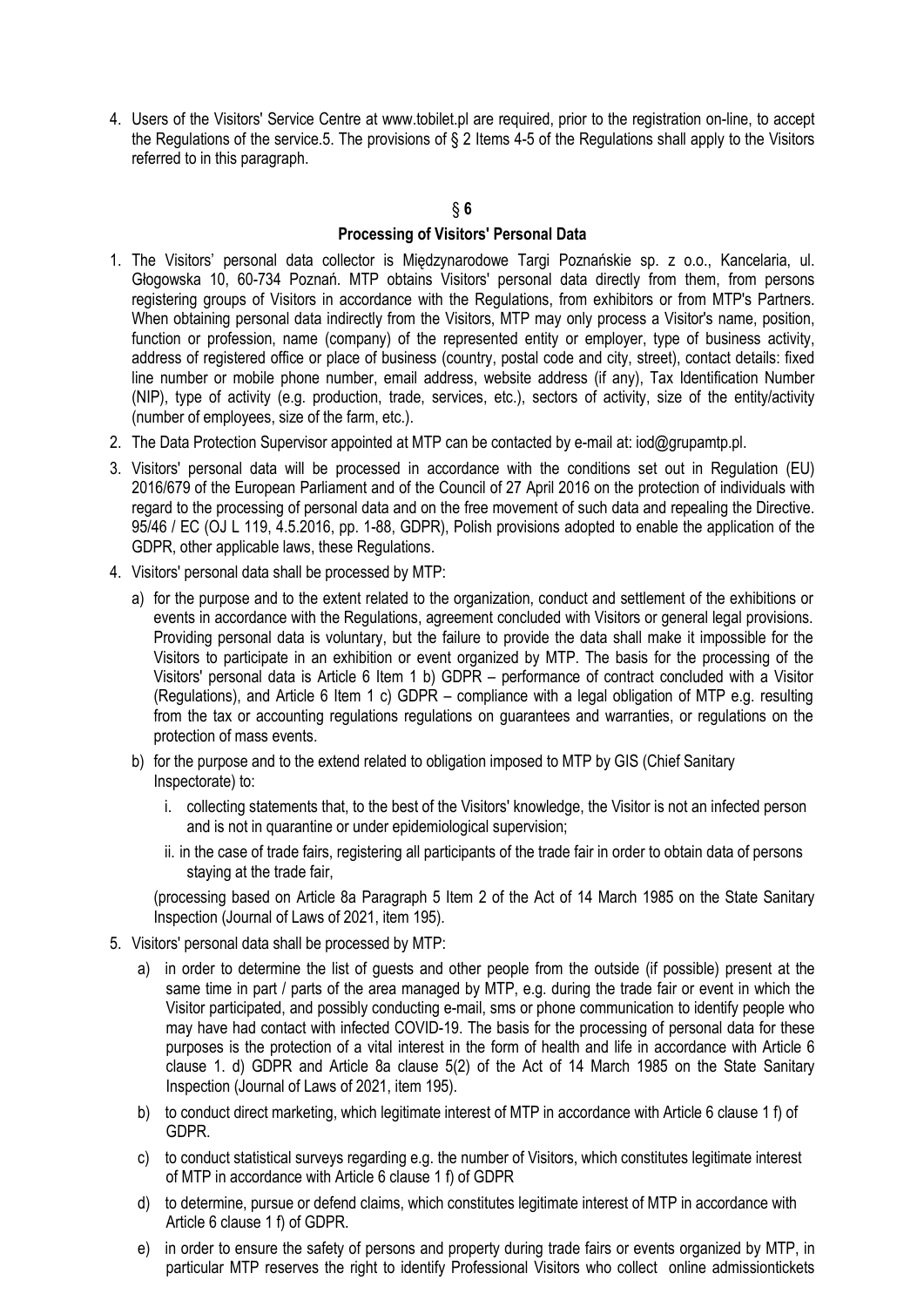from the ticket office or service point of MTP on the basis of an ID document, and also the right to verify, on the basis of an appropriate ID, the rights of Visitors (students, pupils) to take advantage of the promotional offer referred to in section 2.6 b) of Regulations, which constitutes a legitimate interest of MTP in accordance with Article 6 clause 1 f) of the GDPR.

- f) MTP also uses video monitoring to ensure the safety of persons and property during a trade fair or event organized by MTP, which constitutes a legitimate interest of MTP and which may involve processing the image of Visitors,
- g) in order for MTP to verify one of the statuses of Visitors referred to in § 2 Item 4 of the Regulations before entering the even venue by presenting by the Visitor (to a person authorised in writing and obliged to keep confidentiality by MTP) of an appropriate document confirming vaccination, the fact of having undergone the disease, negative test result or indicating the age for persons under 5 years old. Data from the documents presented shall not be recorded, archived, copied, scanned or otherwise collected or stored by MTP. MTP shall not share this data available to any external entities. In accordance with the opinion expressed by the President of the Office for Personal Data Protection (see: https://uodo.gov.pl/pl/138/2088), the legal basis for presenting the aforementioned document is the explicit consent of the Visitor expressed through the act of presenting the document. Participation in the event, including the presentation of the aforementioned document, is voluntary. However, failure to present the document will result in inability to enter the event venue.
- 6. MTP may disclose Visitors' personal data to its Partners, as well as entities providing legal services, IT, maintenance, administrative, security, accounting, advertising, postal or courier services and sanitary services, in particular to the Chief Sanitary Inspector in order to comply with its guidelines available at gov.pl/web/koronawirus/ and gis.gov.pl and allow authorized sanitary services to carry out an epidemiological inquiry in the event that it is detected that an infected person participated in the event
- 7. Visitors' personal data shall be kept for the period necessary for the purposes set out in Paragraphs 4-7, in particular during the exhibitions or events organized by MTP, their settlement in accordance with applicable law, complaint procedure associated with exhibitions or events organized by MTP, and then in the period of determining, investigating or securing the claims arising in connection with the implementation of exhibitions or events. Visitor's personal data for contact referred to in paragraph 5 a) will be stored for a period of 14 days from the day they were obtained.
- 8. However, MTP reserves the right to store the Visitors' personal data in order to establish, pursue or defend claims for the period appropriate for limitation of claims and punishable acts resulting from legal provisions, however for no longer than 10 years from the end of the calendar year in which the agreement with the Visitor was performed (i.e. the event took place).
- 9. Personal data of the Visitor related to the submission of the statement referred to in section 4 b), will be stored for a period of 14 days from the day of the end of the fair or event in connection with which the statement was made.
- 10. Within the limits of the law, the Visitors are entitled to:
	- a) access their personal data processed by MTP,
	- b) rectify their personal data processed by MTP,
	- c) remove their personal data processed by MTP in cases specified in Article 17 GDPR,
	- d) limit the processing of their personal data processed by MTP in cases specified in Article 18 GDPR,
	- e) transfer their personal data processed by MTP in a structured, commonly used computer format suitable for machine reading. Visitors may transfer the data to another controller or request MTP to send them to another controller. However, MTP shall do this only if such a transfer is technically feasible. The right to transfer their personal data may be used by the Visitors only for the data that MTP processes on the basis of an agreement with a Visitor or on the basis of a Visitor's consent;
	- f) object to the processing of their personal data by MTP in order to fulfil MTP's legitimate interests, in particular for the purpose of direct marketing.

The exercise of the rights referred to above can be done by providing a written request sent to the MTP address or by e-mail to: iod@grupamtp.pl.

- 11. The Visitors are also entitled to lodge a complaint to the President of the Office for Personal Data Protection when they consider that the processing of their personal data by MTP violates the provisions of GDPR.
- 12. The Visitors may consent to the processing of their personal data for the purpose specified each time in the consent clause, e.g. in order to receive from MTP or their Partners commercial information in the form of a newsletter, e-mail, SMS and MMS, or by phone, as well as in order to have the Visitors' image used on the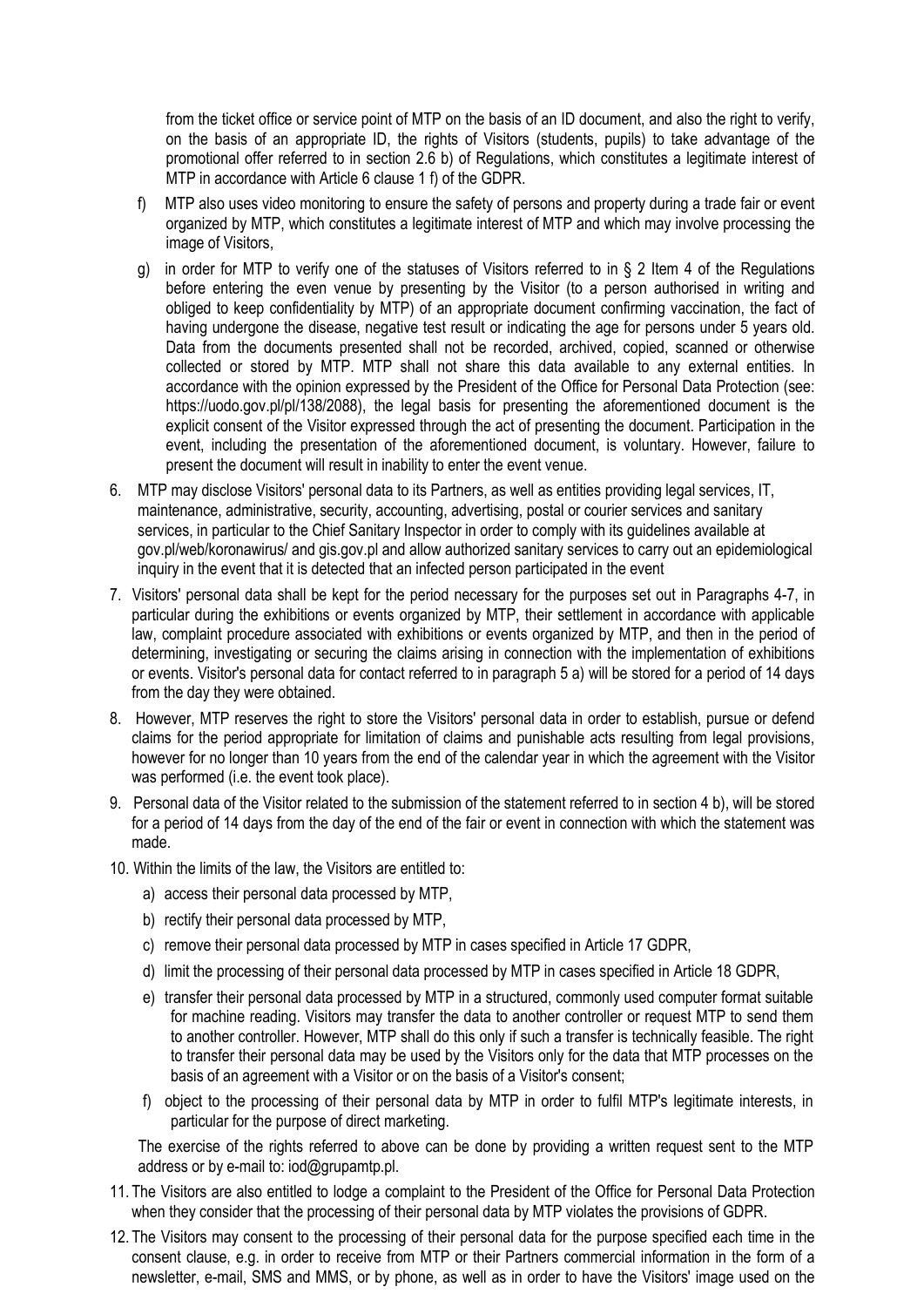MTP website or social network. The provision of the aforementioned consents is voluntary and the consents may be withdrawn free of charge at any time. MTP shall process personal data for the purpose referred to in Paragraph 13 until the Visitors' consent to the processing of their personal data for this purpose is withdrawn, without prejudice to the lawfulness of the processing which was based on the consent before its withdrawal. Consent to the processing of personal data for the above purposes shall not be required in order to enter the area of an exhibition or event, but it can be a precondition to use the promotional offer specified Article 3.1 of the Regulations. The consent to the use of the Visitor's image shall not be required if the Visitor's image is only a part of a larger whole (landscape, assemblies, mass events).

## **§ 7**

### **Other Services and Benefits for Visitors**

- 1. The catalogue of exhibitors participating in the exhibition, Visitor's Handbook, guide or handbook of the exhibition / event may be sold or issued (if their price is included in the price of the admission document to the exhibition) in the MTP ticket offices, Visitors' Service Centres, Exhibition Office, and by the hostesses in the event venue. Precise information is provided by MTP on the websites of particular exhibitions / events.
- 2. Professional Visitors or guests invited by the exhibitors may receive, along with the admission document, a set of additional services (e.g. access to the VIP area), set out in the offer relating to a particular exhibition / event and presented on the websites of particular exhibitions / events.
- 3. During some trade exhibitions and special events MTP enables the Visitors to obtain information on the protection of industrial property, copyright and combating unfair competition. To do this, a consulting point is arranged in the event venue in which information can be obtained from patent attorneys.
- 4. In order to facilitate visiting the exhibition and other events, MTP mark the stands of exhibitors in an uniform way, and the plans of the stands location are presented in the halls and in the outdoor areas. At some exhibitions / events MTP make up routes for guided tours for organized groups of visitors.
- 5. Getting around the event venue is facilitated by a clear, graphic labelling system of the halls and other facilities, as well as making the maps of the MTP premises or other Event venues available to the visitors.
- 6. MTP provide the following payable services for Visitors:
	- a) food and drink (MTPCafe, etc.),
	- b) Xerox services (Fair Office int).
- 7. During the exhibitions and other events MTP offer the Visitors a cloakroom in the entrance halls, in which, apart from clothing, Visitors may also store their hand or other luggage.

## **§ 8**

#### **Order Regulations**

- 1. Visitors may stay in the event venue only on the dates and during opening hours of exhibitions / events, provided that safety procedures are completed in accordance with the current guidelines of the Chief Sanitary Inspector (GIS) during the epidemic, which may include:
	- a) collecting statements that, to the best of the Visitors' knowledge, the Visitor is not an infected person and is not in quarantine or under epidemiological supervision;
	- b) obligation for Visitor to independently equip with personal protection equipment;
	- c) obligation to maintain social distance adequate to the nature of the exhibition / other event;
	- d) obligation to comply with the mandatory registration procedure;
	- e) contactless temperature measurement at Event Venue entrances (pedestrian / car entrance);
	- f) obligation for mandatory covering mouth and nose by wearing masks and obligation to wear safety gloves at Event venue,
	- g) hand disinfection at Event Venue Entrances / Exits / toilets/ exhibition stands, using generally available disinfectants;
	- h) use of dedicated containers for used personal protective equipment;
	- i) obligation to move around the Event Venue in accordance with the markings and notices while maintaining a safe distance between people staying at the Event Venue, in particular in the queue to the entrance, at Customer Service Points, at exhibitors' stands, catering spaces, toilets or in an elevator;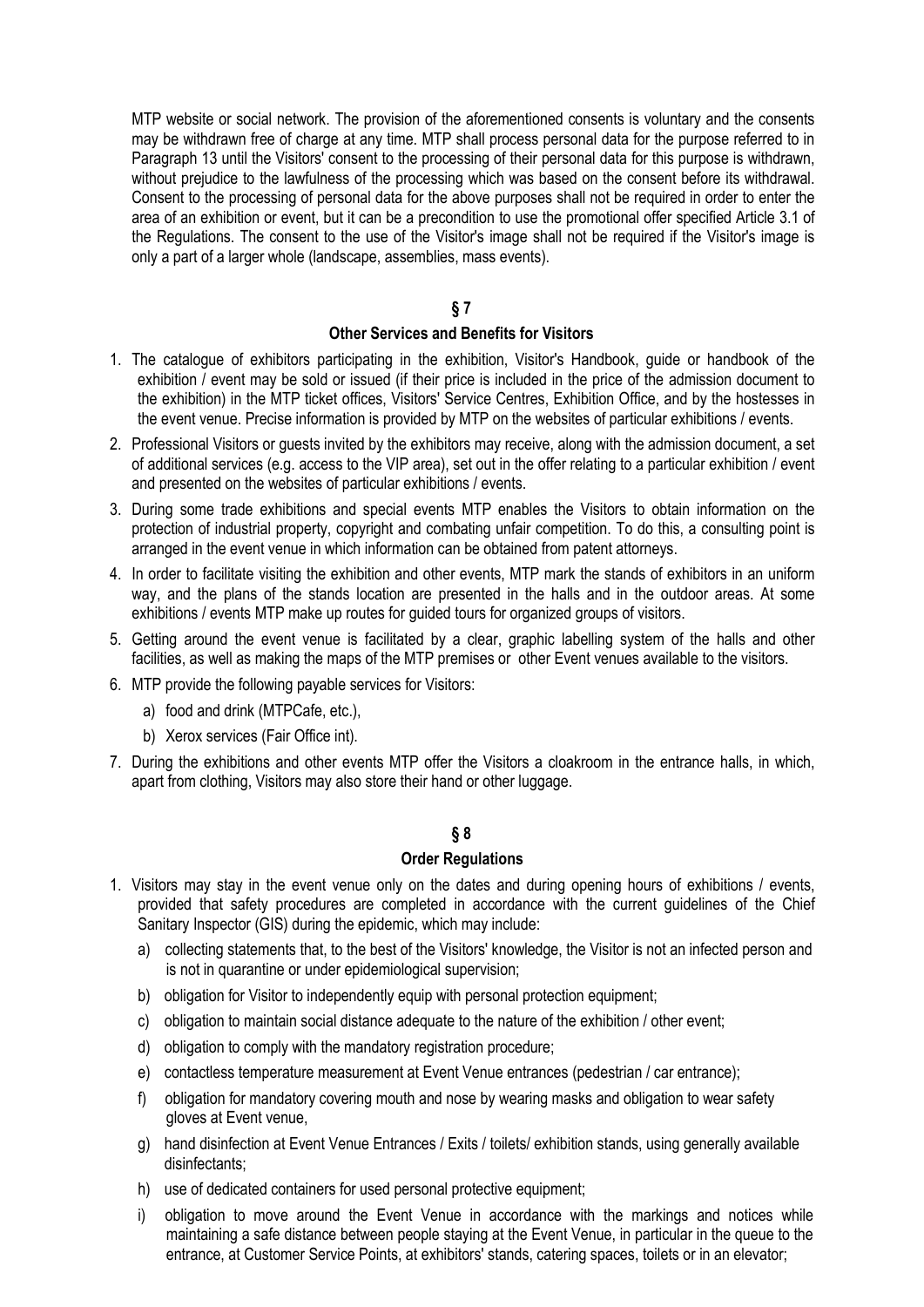- j) obligation to comply with the procedure in case of a suspected Visitor's infection (e.g. coronavirus), which may include the obligation to provide details of persons with whom the Visitor had contact at the Event Venue, indicate the space in which the Visitor stayed or the obligation to stay in an isolated room;
- k) obligation to comply with security-related announcements at Event Venue announced by MTP.

Detailed information and guidelines on safety rules during the Event and at the Event Venue are contained in the Epidemic Safety Instructions available at www.mtp.pl in the Services - Travel and Stay

– Safety Standards tab. The Participant is obliged to comply with the obligations of the Event Participant specified in these Instructions.

2. In order to ensure that the event venue is maintained in the safest and most hygienic conditions possible to minimise the risk of infection with the SARS-CoV-2 and to limit the spread of the said virus and protect public health, in justified cases, including international event, events for a considerable number of participants (visitors as well as exhibitors) **admission to the event venue may be granted only to persons indicated in § 2 Item 4 of the Regulations who, prior to entering, present an appropriate document in accordance with § 2 Item 5 of the Regulations**.

Persons vaccinated against COVID-19 with a vaccine authorised in the European Union are encouraged to present a document confirming the vaccination at the entrance to the Event. In the event that the vaccination document is not presented (for whatever reason), the Visitor shall be subject to all the rules provided by the law for unvaccinated persons (including, in particular, the obligation to maintain appropriate distances, the permissible limits of persons participating in the events).

- 3. In the case of non-compliance with the procedures referred to in clause 1, MTP reserves the right to:
	- a) refuse admittance to the Event venue to individuals who refuse to comply with security procedures or individuals whom are suspected of being infected (eg. coronavirus) during application of these procedures;
	- b) immidiate removal of Visitor form Event Venue and prevention of his/her re-entering, and, in justify cases, call the authorities if the Visitor fails to follow the security procedures 3. Event Venue - pavilions, stands or other exhibitions and the passages in the halls and the entrance door to halls may be temporarily closed or with limited access, limited to the number of people who can stay on premises at the same time, due to organizational or safety reasons, and at that time they may not be available to Visitors.
- 4. Taking photographs, filming and making drawings of particular stands and exhibits for commercial purposes requires the prior consent of the stand user, i.e. a participant (exhibitor) of the exhibition or other event. If the activities mentioned above may cause disturbance in the organization and course of the exhibition or other event, MTP shall order to stop such activities.
- 5. It is forbidden for the Visitors to carry out any commercial, canvassing, advertising, promotion, and agitation activities or cash collections not agreed with MTP, as well as the activities that are in breach of applicable laws.
- 6. The following prohibitions apply in the Event venue:
	- a) carrying and using weapons, ammunition and pyrotechnics, harmful chemicals, as well as an open fire, which may bring the risk of fire, property damage and a danger to the health and life of people;
	- b) carrying and drinking alcohol, except of for consuming alcoholic beverages purchased or served in places designated by MTP or a co-organizer (Partner), which additionally on the premises of Mass Events are subject to restrictions resulting from Article 8a of the Act of March 20, 2009 on the safety of mass events (Journal of Laws of 2018, item 1870, as amended);
	- c) distributing and using narcotic drugs;
	- d) use of unmanned aerial vehicles (e.g. drones) without the consent of MTP;
	- e) disturbing public order (e.g. loud, aggressive behavior);
	- f) bringing in animals, as well as bicycles, skateboards, etc., unless it is permitted by MTP during some events due to their character (e.g. participation in a dog competition, show biking) or when the animal is a guide dog or assistant dog of a disabled person, provided that the Visitor submits a certificate confirming the status of an assistance dog and a certificate of the required veterinary vaccination; assistance dogs must be equipped with a harness. Dog's owner shall be liable for the damages caused by the dog;
	- g) smoking of tobacco products in the exhibition halls, conference rooms and other facilities, except in designated and specially marked areas (smoking booths);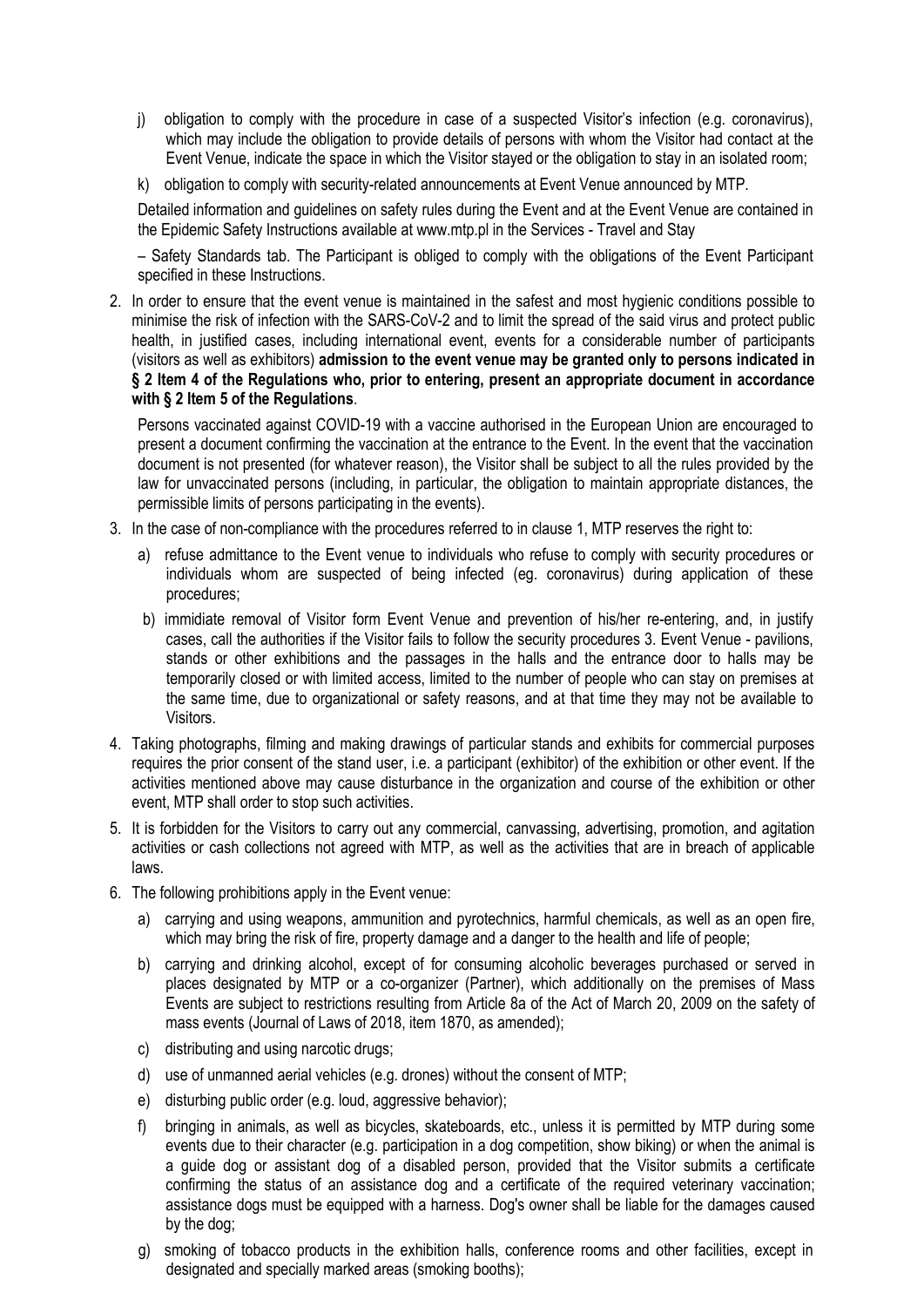- h) polluting the pavilions and outdoor areas with self-generated waste (drink and food containers, cigarette butts, chewing gum, etc.);
- i) destroying infrastructure (e.g. blanketing the walls, floors with advertising posters) and vegetation that belongs to MTP;
- j) leaning against the elements of the stands, advertising constructions and other elements of interior design.
- 7. Persons in a state of considerable intoxication or drug intoxication, or trying to bring in alcohol, narcotic drugs or dangerous items shall not be allowed to enter the event venue.
- 8. In the event of non-compliance with the prohibitions referred to in Item 5, MTP reserves the right to immediately lead a Visitor out of the event venue and prevent his or her re-entry, and, when appropriate, to call the police.
- 9. It is forbidden to leave any items, including luggage or other property, unattended.
- 10. Items and substances referred to in Paragraph 6(a) and items left unattended in the area of MTP or elsewhere at the event venue for security reasons may be removed or destroyed by MTP or specialist services at the expense of the person leaving the items or substances unattended, unless it is impossible to determine to whom they belong. MTP shall not be responsible for this. If it is required to evacuate people from the exhibition halls or fairgrounds or the area of other event, the cost of such evacuation shall be borne by those who left such items unattended.
- 11. Visitors are required to:
	- a. respect the markings of the passageways and the markings of the zones excluded from traffic that are subject to fire protection;
	- b. comply with traffic regulations that apply in the traffic area of the event venue;
	- c. dispose of self-generated waste and throw it to the containers located at the entrances to the halls, marked in accordance with the principle of selective waste collection.
	- d. follow the instructions provided by the MTP services for organizational / security reasons (due to the need to protect property and ensure the safety of persons present in the event venue), eg. ordering to remove personal property from passageways, relating to evacuation of persons from pavilions;
	- e. follow the instructions provided by the Fire Service / other state servies during evacuations, rescue operations or control and investigative activites.
- 12.Children up to the age of 13 may stay in the event venue only under the supervision of adults (parents, guardians).

## **Liability and insurance**

1. MTP reserves the right to cancel, shorten or reschedule the exhibitions or other events, and undertakes to inform about such changes on the websites of exhibitions / events sufficiently in advance of their start dates. In the case of a sudden cancellation, shortening and rescheduling the exhibitions / events for reasons beyond the control of MTP, the Visitor who did not manage to use the purchased admission document, is not entitled to compensation, but only to a refund in the amount of the gross price of such a document. The repayment shall be made according to the principles stipulated in § 10 hereinafter.

If the purchased admission document valid for a particular day of the exhibition / event is not used for reasons attributable to a Visitor, its exchange to a document valid for another day is not possible, and MTP shall not provide a refund for such a document.

- 2. MTP is not liable for damage to Visitors caused by third parties or through the fault of the aggrieved party.
- 3. MTP shall not be liable for any damage to property of the Visitors caused by force majeure (such as fire, explosion, lightning, gale, flooding) or by third parties, or through the fault of the aggrieved party, with the exception of the liability for items left for safekeeping in the MTP cloakroom, referred to below .
- 4. MTP is responsible for the items provided to them for safekeeping in the cloakroom (clothing, hand luggage). MTP do not accept valuables to the cloakroom (jewellery, photographic equipment, etc.). Clothing and other belongings of the Visitors that are not collected from the MTP's cloakroom within 14 days or left outside the cloakroom are considered to be abandoned property.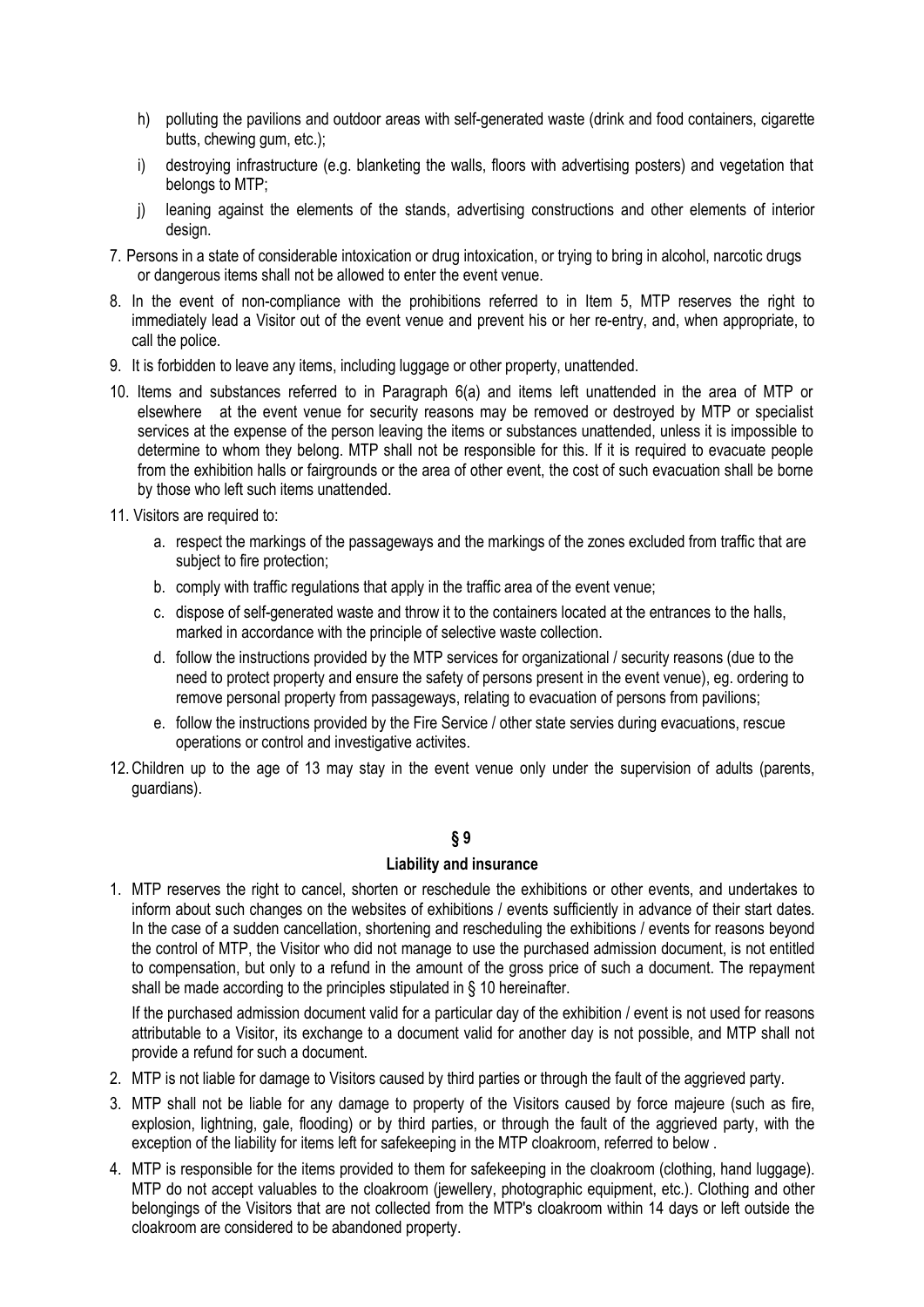- 5. MTP is not liable for the items (e.g. luggage) left unattended at the place of event. Visitors are not entitled to any claims for the removal or destruction of items left unattended carried out by MTP for security reasons (real or suspected threat to the safety of persons and property).
- 6. MTP is not liable for any damages suffered by Visitors being the result of non-compliance with the instructions issued by the MTP's services in the case of a danger to persons and property, e.g. in connection with the management of the evacuation of persons from an exhibition hall.
- 7. The security measures taken to protect the place of event (technical protection, security services, monitoring) have no influence on the exclusion from liability of MTP for the above mentioned reasons.
- 8. Visitors are required to secure their property brought to the place of event against possible damage or loss, at their own expense and on their own risk (e.g. keys, documents, hand luggage, laptops, cameras, mobile phones). They should also insure their valuable things on their own.
- 9. Visitors are responsible for causing or inflicting damage at the event venue (e.g. damage to MTP property). Damage assessment is performed by MTP, if possible in the presence of a Visitor or the Visitor's representative, which shall be confirmed in an appropriate protocol.
- 10. The occurrence of any damage to property or to the Visitor needs to be reported to MTP and police station immediately after such a damage is noticed, which shall be confirmed in an appropriate protocol.
- 11. Parents or adult guardians are responsible for the safety of children below 13 years old that are present in the event venue.
- 12. Visitors making the registration are fully responsible for the veracity and accuracy of the data provided by them, including the consequences of providing incomplete or wrong information, especially e-mail address or NIP number.

## **Return of Unused Admission Tickets**

- 1. Visitors who did not use the purchased admission tickets to exhibitions or other events due to a sudden cancellation, shortening or postponement of the date of an exhibition / event for reasons beyond the control of MTP, have the right to obtain a refund from MTP, on the following conditions.
- 2. The refund for an unused ticket purchased directly at the ticket office of MTP shall be made at the ticket office during its opening hours during the exhibition / event, no later than on the last day of the exhibition / event, subject to reimbursement of the ticket and fiscal receipt (VAT invoice) intact; the refund shall be made immediately, in cash, into the hands of the person concerned;
- 3. The refund for an unused ticket purchased on-line via the website at www.tobilet.pl shall be made on the basis of an e-mail sent by the visitor to the address [reklamacje@grupamtp.pl](mailto:reklamacje@grupamtp.pl) via the appropriate service, no later than on the last day of selling on-line tickets (announced by MTP on the website of the particular exhibition Event and on the service websites). The repayment shall be made by a bank transfer to the bank account specified in the e-mail by the visitor, within 14 days of receipt of the email by MTP;
- 4. The return of the ticket purchased in retail outlets or in on-line services owned by subjects to which MTP commissioned the sales of tickets for exhibitions / events, shall be made by the subjects in the manner and under the conditions established by the subjects.

# **§ 11**

## **Complaint-Handling Procedure**

- 1. Each Visitor has the right to lodge a complaint related to the performance of the services specified in the present Regulations by MTP.
- 2. Visitors' complaints shall be made in writing and submitted during the exhibition / event in one of Visitors' Service Centres in the event venue (e.g in the MTP entrance halls) and later, but up to 7 days after the end of the exhibition / event - by e-mail sent to [reklamacje@grupamtp.pl o](mailto:reklamacje@grupamtp.pl)r by mail sent to the address: Międzynarodowe Targi Poznańskie sp. z o.o., Kancelaria, ul. Głogowska 10, 60-734 Poznań, with the note "Complaint".
- 3. The complaint shall be investigated within 14 days from the date of submission in a Visitors' Service Centre in the Event venue / receipt by e-mail or by mail by MTP.